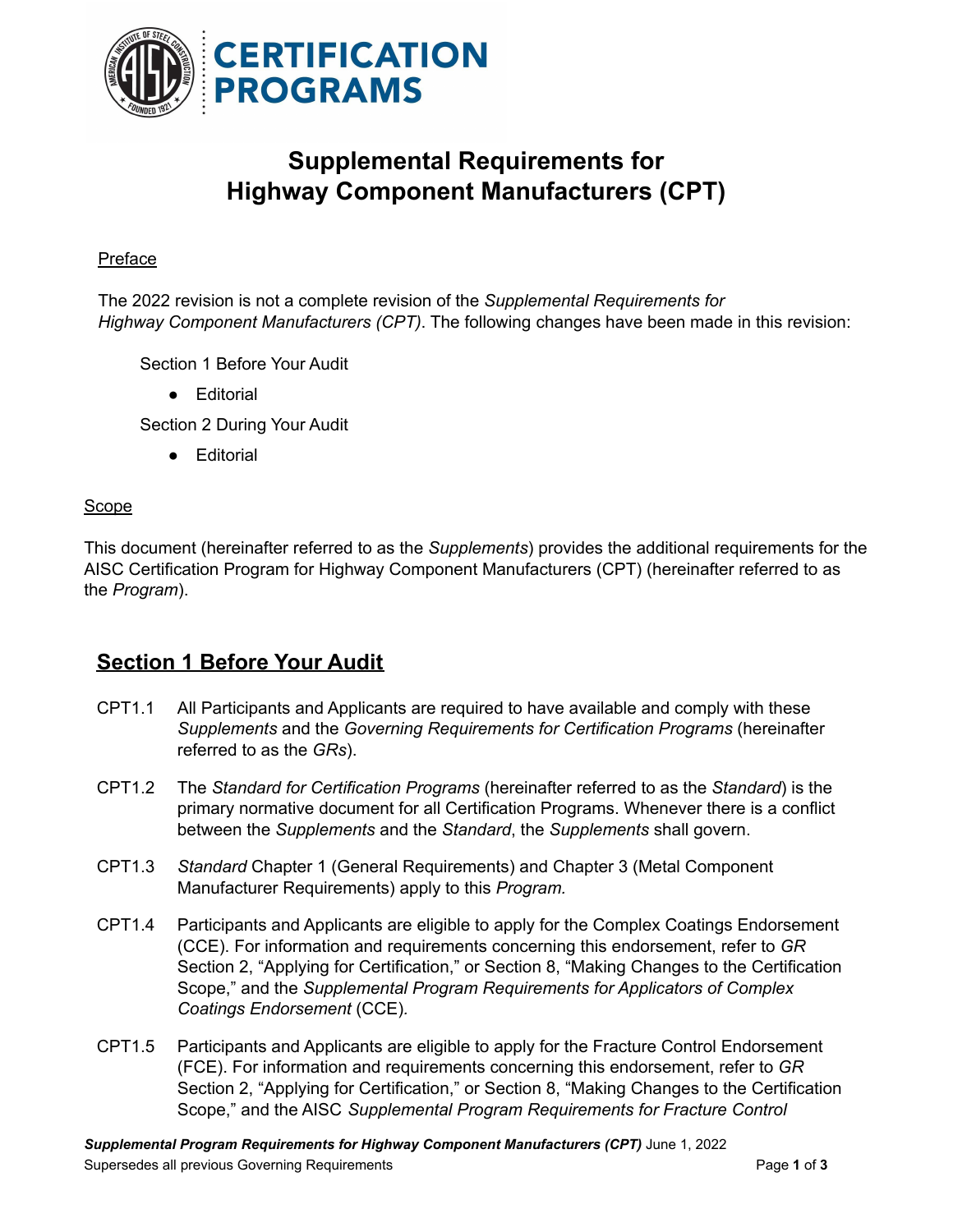

*Endorsement* (FCE)*.*

CPT1.6 Applicants to this *Program* must submit an application, payment, and all documents required by the *Application Document Submittal for AISC Certification—Fabricators and Manufacturers*.

## **Section 2 During Your Audit**

- CPT2.1 The Quality Management System (QMS) that this *Program* applies to will be audited. Sample jobs/contracts of bridge and highway components work meeting the scope of their certification(s) and endorsement(s) will be used to demonstrate capability to meet the *Program* regardless of whether the job/contract requires an AISC certified-manufacturer.
- CPT2.2 Participants and Applicants are required to have work in the shop at the time of the audit that can be used to demonstrate compliance with the provisions of the *Program*. This work must be bridge and highway component work. If it is known or suspected that there will not be this type of work in the shop at the time of the audit, AISC Certification must be contacted at least 30 days prior to the audit to discuss alternate arrangements.

Solutions may include a demonstration of capability (See *GR* Section 5.11) that follows the quality management system. Failure to have adequate work in the shop during the audit could result in an Additional Audit along with associated fees.

- CPT2.3 *Standard* Section 1.3 is clarified and modified by the following:
	- SSPC *Steel Structures Painting Manual, Volume I, Good Painting Practice*, is only required when painting operations are performed.
	- SSPC *Steel Structures Painting Manual, Volume II, Systems and Specifications*, is only required when painting operations are performed.

Current editions of the following references are required. (*Note:* Other editions may also be required by existing participant contracts.)

- *●* ANSI/AISC 360, *Specification for Structural Steel Buildings*
- *●* RCSC *Specification for Structural Joints Using High-Strength Bolts*, if bolting operations are performed at the facility

Provisions of *Standard* Element 1.3 not modified above remain in effect.

CPT2.4 When required by contract, the Certified Welding Inspector (CWI) may be an employee of the Participants and Applicants or contracted. In the case of the latter, contract status and qualifications of the CWI must be demonstrable.